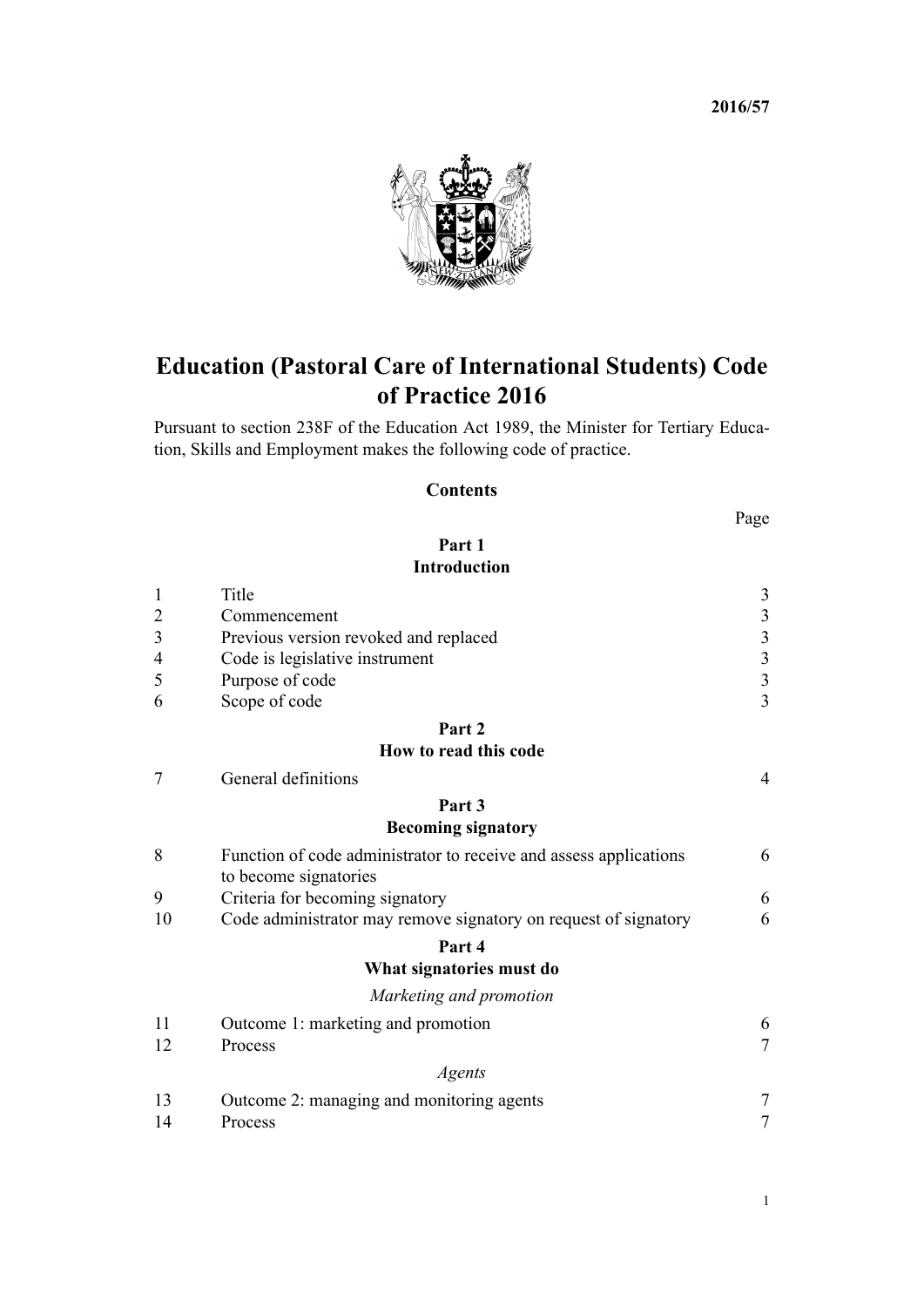|    | <b>Education (Pastoral Care of International Students)</b><br><b>Code of Practice 2016</b> | 2016/57 |
|----|--------------------------------------------------------------------------------------------|---------|
|    | Offers, enrolment, and contracts                                                           |         |
| 15 | Outcome 3: offers, enrolment, and contract                                                 | 8       |
| 16 | Process                                                                                    | 8       |
|    | <i>Immigration matters</i>                                                                 |         |
| 17 | Outcome 4: immigration matters                                                             | 9       |
| 18 | Process                                                                                    | 10      |
|    | <i><u><b>Orientation</b></u></i>                                                           |         |
| 19 | Outcome 5: orientation                                                                     | 10      |
| 20 | Process                                                                                    | 10      |
|    | Safety and well-being                                                                      |         |
| 21 | Outcome 6: safety and well-being                                                           | 10      |
| 22 | Process: general                                                                           | 11      |
| 23 | Process: international students under 18 years                                             | 11      |
| 24 | Process: international students under 10 years                                             | 12      |
| 25 | Process: international students at risk or with special needs                              | 12      |
| 26 | Process: accommodation                                                                     | 12      |
|    | Student support, advice, and services                                                      |         |
| 27 | Outcome 7: student support, advice, and services                                           | 13      |
| 28 | Process                                                                                    | 13      |
|    | Managing withdrawal and closure                                                            |         |
| 29 | Outcome 8: managing withdrawal and closure                                                 | 14      |
| 30 | Process                                                                                    | 14      |
|    | Grievance procedures                                                                       |         |
| 31 | Outcome 9: dealing with grievances                                                         | 15      |
| 32 | Process                                                                                    | 15      |
|    | Compliance with International Student Contract Dispute<br><b>Resolution Scheme</b>         |         |
| 33 | Outcome 10: compliance with International Student Contract                                 | 15      |
|    | <b>Dispute Resolution Scheme</b>                                                           |         |
| 34 | Process                                                                                    | 15      |
|    | Part 5                                                                                     |         |
|    | <b>Breaches of code</b>                                                                    |         |
| 35 | Reporting breach of code                                                                   | 16      |
| 36 | Code administrator's response to complaint or referral                                     | 16      |
| 37 | Monitoring compliance with code                                                            | 16      |
| 38 | Sanctions for breach of code                                                               | 17      |
|    | Part 6                                                                                     |         |
|    | Code administrator                                                                         |         |
| 39 | Reporting and publishing obligations                                                       | 17      |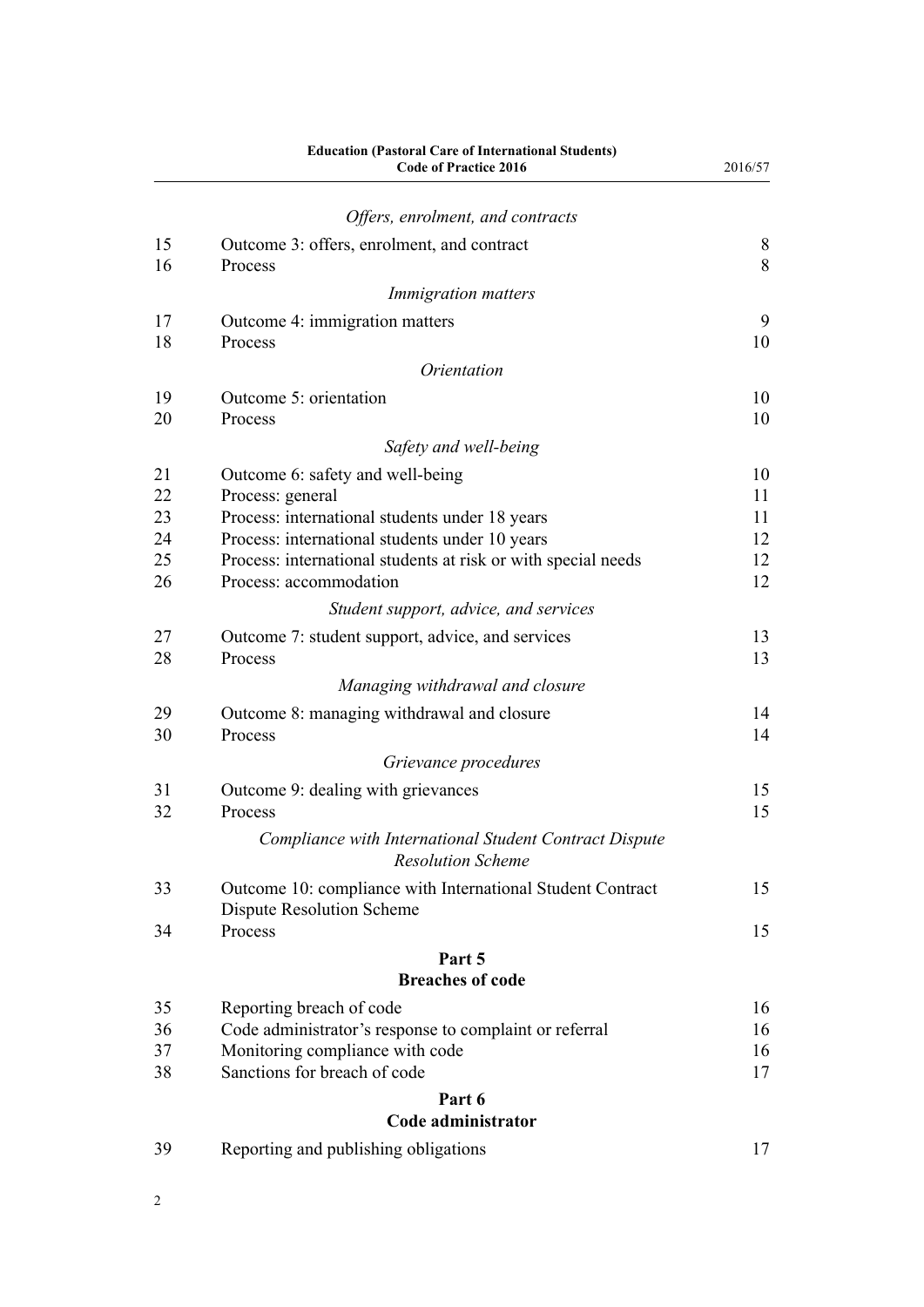<span id="page-2-0"></span>[40](#page-17-0) [Disclosure of conditions and compliance notices](#page-17-0) [18](#page-17-0)

## **Part 1 Introduction**

#### **1 Title**

This code is the Education (Pastoral Care of International Students) Code of Practice 2016.

## **2 Commencement**

This code comes into force on 1 July 2016.

## **3 Previous version revoked and replaced**

- (1) The Code of Practice for the Pastoral Care of International Students in force immediately before this code comes into force (the **previous version**) is revoked and replaced by this code.
- (2) Despite subclause (1), the previous version remains in force (as if it had not been revoked and replaced) in relation to an international student who has enrolled with a provider before 1 July 2016 and applies, to the exclusion of this code, until 31 December 2016.

## **4 Code is legislative instrument**

This code is a legislative instrument and a disallowable instrument for the purposes of the [Legislation Act 2012,](http://prd-lgnz-nlb.prd.pco.net.nz/pdflink.aspx?id=DLM2997643) and must be presented to the House of Representatives under [section 41](http://prd-lgnz-nlb.prd.pco.net.nz/pdflink.aspx?id=DLM2998573) of that Act.

## **5 Purpose of code**

The purpose of this code is to support the Government's objectives for international education by—

- (a) requiring signatories to take all reasonable steps to protect international students; and
- (b) ensuring, so far as is possible, that international students have in New Zealand a positive experience that supports their educational achievement.

## **6 Scope of code**

- (1) The scope of this code is to prescribe, alongside other quality assurance prescribed by the [Education Act 1989,](http://prd-lgnz-nlb.prd.pco.net.nz/pdflink.aspx?id=DLM175958)—
	- (a) outcomes sought from signatories for their international students; and
	- (b) key processes required of signatories to support the well-being, achievement, and rights of international students.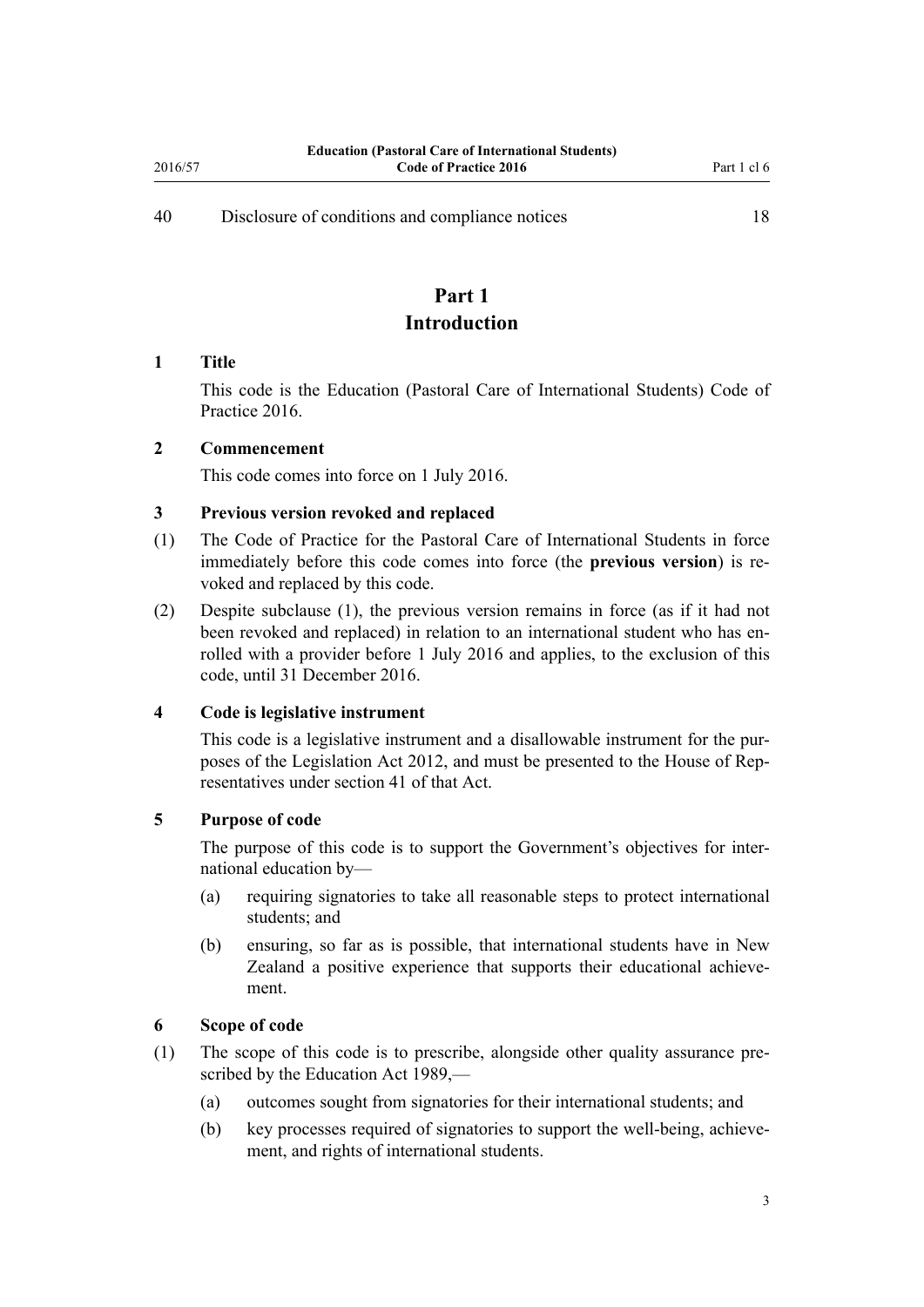- <span id="page-3-0"></span>(2) The code does not apply to the activities of a signatory relating to students whose study is carried out outside New Zealand.
- (3) The code administrator may exempt the following students from the application of all or part of the code:
	- (a) a student who changes status from domestic student to international student:
	- (b) a student who is enrolled in a distance learning programme.

## **Part 2 How to read this code**

#### **7 General definitions**

(1) In this code, unless the context otherwise requires,—

**Act** means the [Education Act 1989](http://prd-lgnz-nlb.prd.pco.net.nz/pdflink.aspx?id=DLM175958)

**agent** means a person, body, or organisation acting on behalf of a provider or signatory, and includes a subcontracted agent

**code administrator** means the person or agency appointed under section 238FA(1) of the Act

**designated caregiver** means a relative or close family friend designated in writing by a parent or legal guardian of an international student under 18 years as the caregiver and accommodation provider for that student

**domestic student** has the same meaning as in [section 2](http://prd-lgnz-nlb.prd.pco.net.nz/pdflink.aspx?id=DLM175965) of the Act

**DRS** means the International Student Contract Dispute Resolution Scheme established by section 238J of the Act

**DRS rules** means the rules prescribed under section 238M of the Act

**due diligence** means the process of obtaining disclosure and verification in respect of another party before entering into a binding commitment

**education quality assurance agency** means an agency authorised by the Act to exercise quality assurance functions in respect of signatories

**educational instruction** includes classes, courses, programmes, or training schemes—

- (a) that are approved or exempted in accordance with [section 4E,](http://prd-lgnz-nlb.prd.pco.net.nz/pdflink.aspx?id=DLM3486146) [Part 18,](http://prd-lgnz-nlb.prd.pco.net.nz/pdflink.aspx?id=DLM185734) or [Part 20](http://prd-lgnz-nlb.prd.pco.net.nz/pdflink.aspx?id=DLM185966) of the Act; and
- (b) that the provider has been granted accreditation to provide (where required under [Part 18](http://prd-lgnz-nlb.prd.pco.net.nz/pdflink.aspx?id=DLM185734) or [20](http://prd-lgnz-nlb.prd.pco.net.nz/pdflink.aspx?id=DLM185966) of the Act); and
- (c) that the provider has been granted consent to assess against the relevant assessment standards (where required under [Part 18](http://prd-lgnz-nlb.prd.pco.net.nz/pdflink.aspx?id=DLM185734) or [20](http://prd-lgnz-nlb.prd.pco.net.nz/pdflink.aspx?id=DLM185966) of the Act)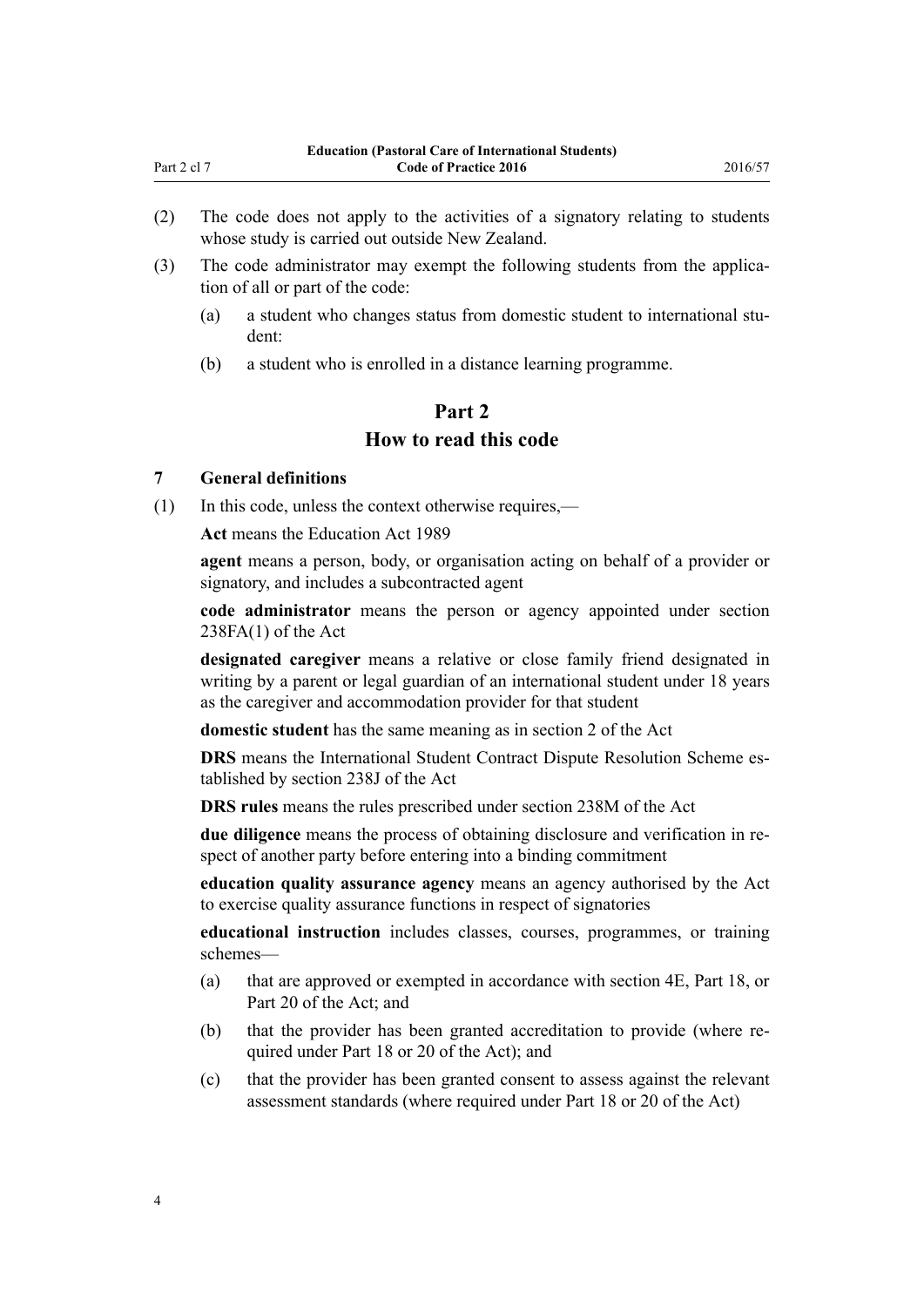**enrol** means register or admit a person as a student for educational instruction provided by a signatory after the student has accepted an offer of educational instruction from the signatory, and **enrolment** has a corresponding meaning

**expatriation** means the process of moving a person from 1 country or locality to another

**fee protection mechanism** means a mechanism approved in rules made under [section 253\(1\)\(e\)](http://prd-lgnz-nlb.prd.pco.net.nz/pdflink.aspx?id=DLM186208) of the Act

**homestay** means accommodation provided to an international student in the residence of a family or household in which no more than 4 international students are accommodated

**international student** has the same meaning as in [section 238D](http://prd-lgnz-nlb.prd.pco.net.nz/pdflink.aspx?id=DLM185907) of the Act

**legal guardian**, in relation to an international student, means a person who, by court or testamentary appointment, is responsible for the student's well-being and financial support, and provides for the care of the student in the student's home country

**licensed hostel** means a hostel that is licensed under the [Education \(Hostels\)](http://prd-lgnz-nlb.prd.pco.net.nz/pdflink.aspx?id=DLM362024) [Regulations 2005](http://prd-lgnz-nlb.prd.pco.net.nz/pdflink.aspx?id=DLM362024)

**parent**, in relation to an international student, means the father or mother of the student who is responsible for the student's well-being and financial support

**provider** has the same meaning as in [section 238D](http://prd-lgnz-nlb.prd.pco.net.nz/pdflink.aspx?id=DLM185907) of the Act

**repatriation** means the process of returning a person to his or her country of origin or citizenship

**residential caregiver** means—

- (a) a homestay carer; or
- (b) a licensed hostel manager or other person responsible for the care of international students in a licensed hostel; or
- (c) a designated caregiver; or
- (d) in the case of temporary accommodation, a supervisor

**school hostel** means a licensed hostel owned or administered by a school and approved by the code administrator for international students who are enrolled in year 1 to year 6 of a school, or aged 10 and under and enrolled in any other provider

**signatory** means a provider that is a signatory to this code

**subcontracted agent** means a person, body, or organisation contracted by an agent to act on the agent's behalf.

- (2) In this code, a reference to the age of a person is a reference to the age of the person on his or her last birthday.
- (3) A term that is used in this code and defined in the Act but not in this code has the same meaning as in the Act.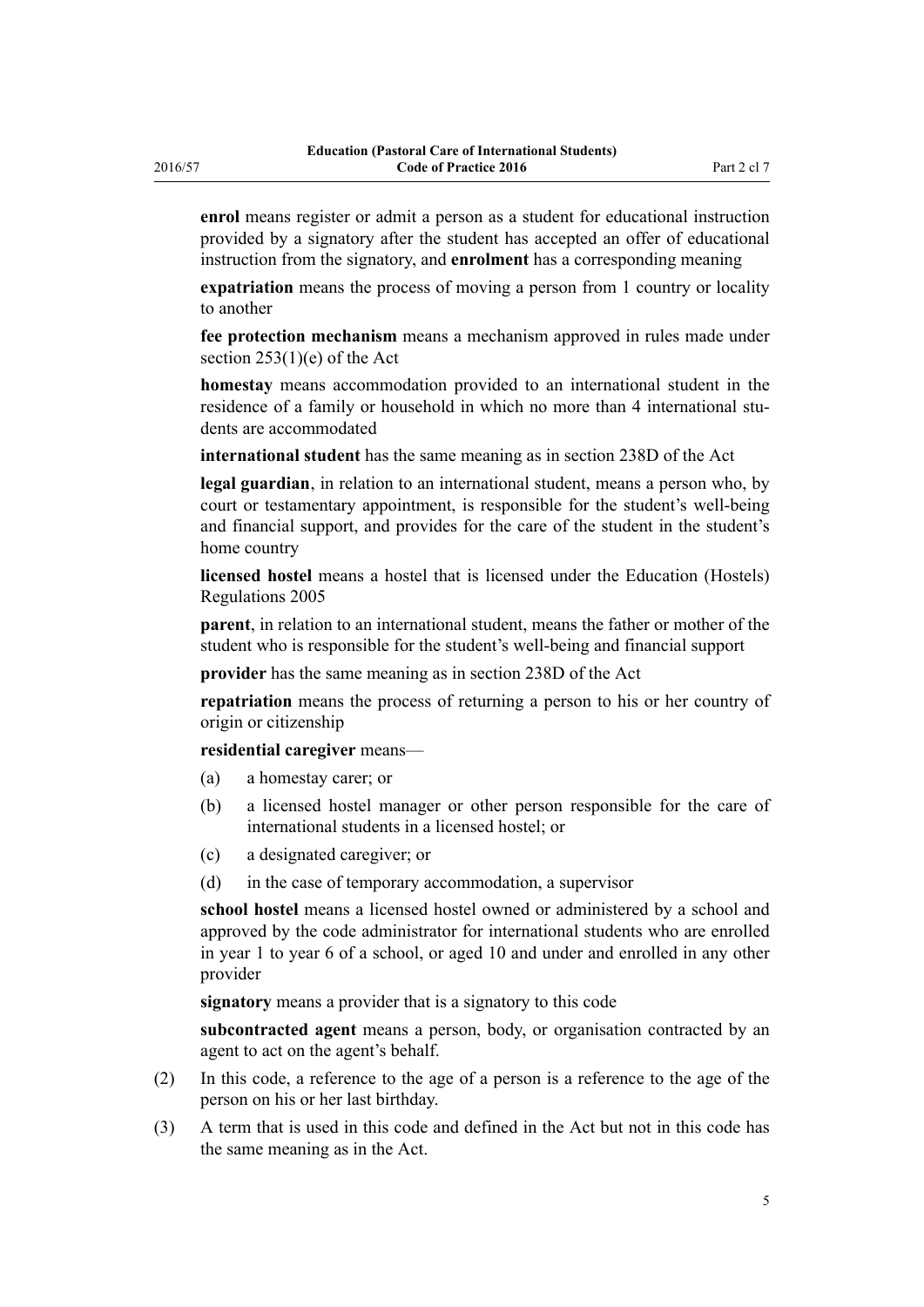## **Part 3**

## **Becoming signatory**

## <span id="page-5-0"></span>**8 Function of code administrator to receive and assess applications to become signatories**

The code administrator must—

- (a) receive applications from providers seeking to become signatories to this code; and
- (b) assess those applications against—
	- (i) the criteria for becoming a signatory set out in clause 9; and
	- (ii) the purpose and scope of this code set out in [clauses 5](#page-2-0) and [6](#page-2-0).

**9 Criteria for becoming signatory**

The criteria for an applicant to become a signatory to this code are the following:

- (a) the applicant is a provider:
- (b) the applicant provides, or is intending to provide, educational instruction:
- (c) the applicant has acceptable financial management practices and performance:
- (d) the applicant has policies and procedures in place that will enable it to achieve the outcomes sought and processes required by this code:
- (e) the code administrator does not otherwise consider the applicant to be unsuitable for approval as a signatory to this code.

### **10 Code administrator may remove signatory on request of signatory**

At the request of a signatory, the code administrator may remove the signatory as a signatory to this code.

## **Part 4 What signatories must do**

## *Marketing and promotion*

## **11 Outcome 1: marketing and promotion**

Signatories must ensure that the marketing and promotion to prospective international students of services provided by signatories includes clear, sufficient, and accurate information enabling those students to make informed choices about the services provided.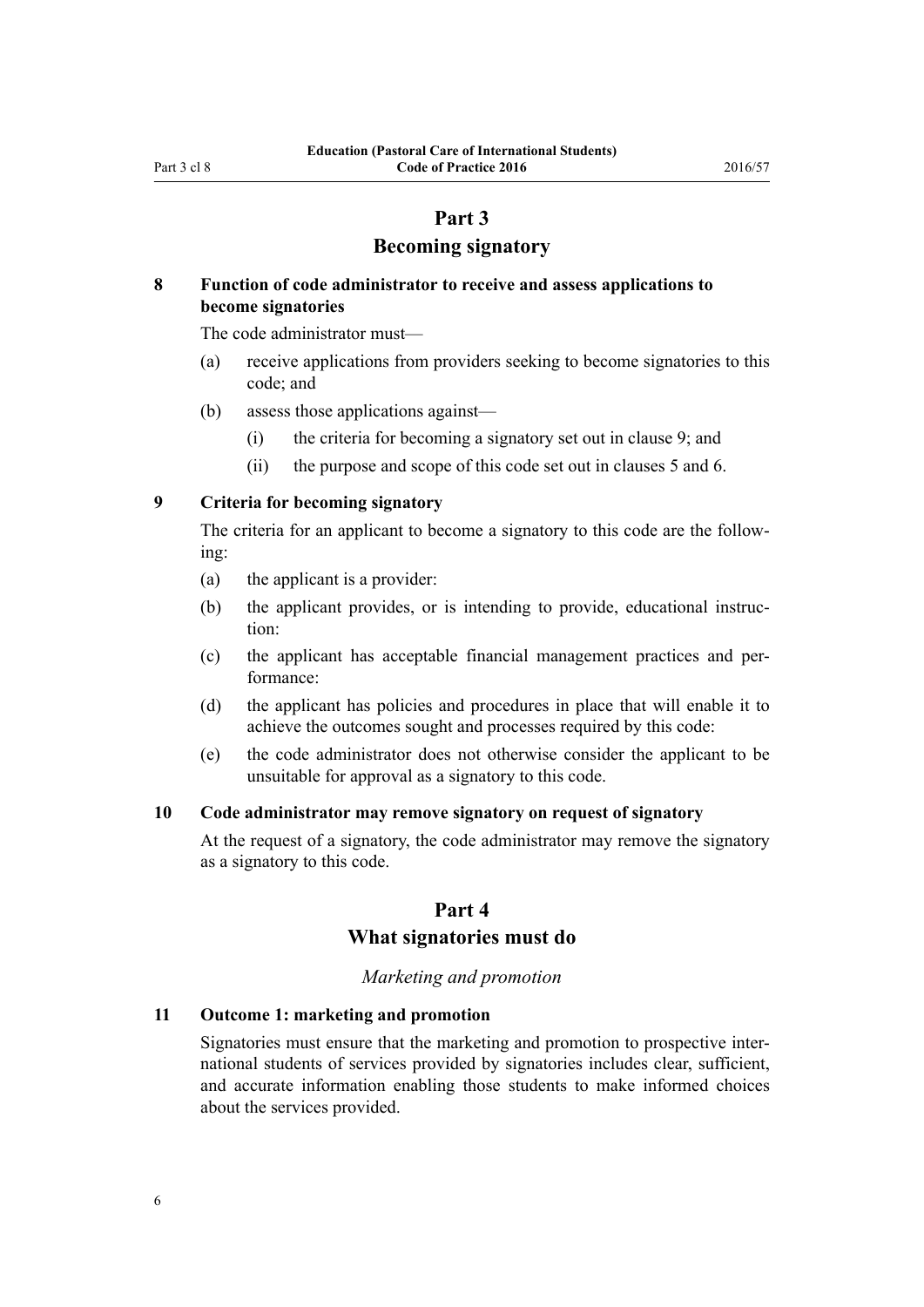## <span id="page-6-0"></span>**12 Process**

Each signatory must—

- (a) proactively seek to understand the information needs of international students; and
- (b) develop and provide information to international students and review the information to ensure it is kept up to date; and
- (c) ensure that international students receive, as a minimum, information about the following:
	- (i) the signatory's quality assurance results; and
	- (ii) the educational instruction, staffing, facilities, and equipment available to international students; and
	- (iii) the DRS; and
	- (iv) potential learning outcomes for international students, including pathways for further study and employment, where applicable; and
	- (v) estimated study and living costs for international students; and
	- (vi) accommodation and transport, or ways to obtain such information.

### *Agents*

#### **13 Outcome 2: managing and monitoring agents**

Signatories must effectively manage and monitor their agents (that is, those agents that signatories have contracted to represent them) to ensure that those agents—

- (a) provide international students with reliable information and advice about studying, working, and living in New Zealand; and
- (b) act with integrity and professionalism towards prospective international students.

#### **14 Process**

Each signatory must—

- (a) carry out and record reference checks on potential agents to ensure as far as possible that they have not been involved in any conduct that is false, misleading, deceptive, or in breach of the law; and
- (b) enter into written contracts with each of its agents; and
- (c) terminate contracts with agents if there is evidence suggesting that those agents or their subcontracted agents—
	- (i) have been involved in any serious, deliberate, and ongoing conduct that is false, misleading, deceptive, or in breach of the law; or
	- (ii) have jeopardised the signatory's compliance with this code; and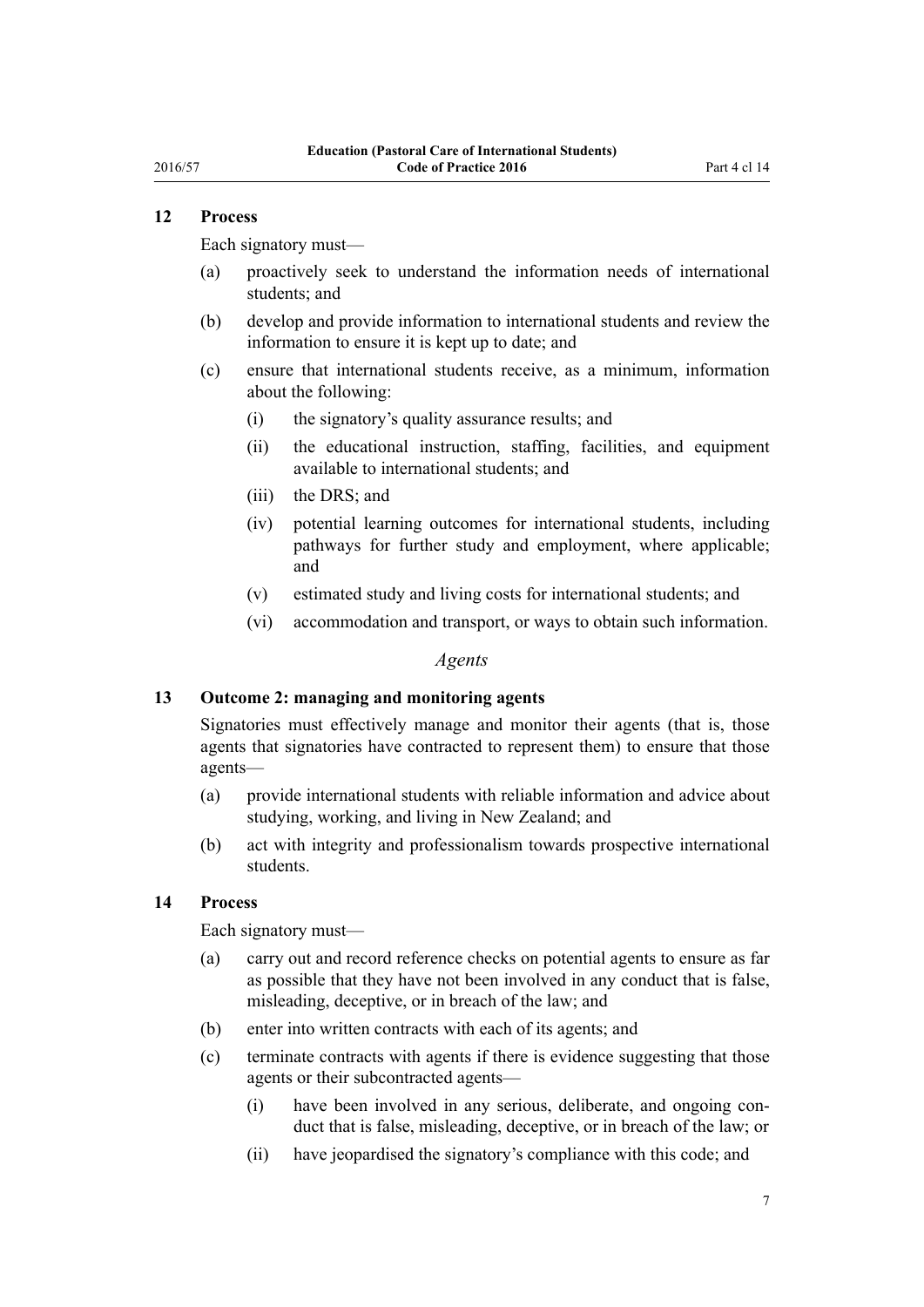- 
- <span id="page-7-0"></span>(d) ensure that its agents have access to, and maintain, up-to-date information relevant to their duties as specified in the contracts with the signatory.

## *Offers, enrolment, and contracts*

#### **15 Outcome 3: offers, enrolment, and contract**

Signatories must—

- (a) support international students (or the parents or legal guardians of international students under 18 years) to make well-informed enrolment decisions that are appropriate to the educational outcomes sought; and
- (b) ensure that international students (or the parents or legal guardians of international students under 18 years) have the information required to understand their interests and obligations before entering into a legally binding contract with a signatory; and
- (c) ensure that proper documentation is kept and, where appropriate, provided to international students (or the parents of legal guardians of international students under 18 years).

#### **16 Process**

- (1) Each signatory must ensure that international students receive, as a minimum, information about the following:
	- (a) the most recent results of evaluations by quality assurance agencies:
	- (b) compliance notices and conditions imposed under the Act that the code administrator directs must be disclosed to prospective international students:
	- (c) the education provided and its outcome, for example, whether a qualification is granted:
	- (d) refund conditions that comply with the outcome and process in [clauses](#page-13-0) [29](#page-13-0) and [30:](#page-13-0)
	- (e) staffing, facilities, and equipment:
	- (f) available services and supports:
	- (g) insurance and visa requirements for receiving educational instruction from the signatory:
	- (h) this code and the DRS rules:
	- (i) full costs related to an offer of educational instruction.
- (2) Each signatory must ensure that the educational instruction on offer is in accordance with the Act and is appropriate for students' expectations, English language proficiency, and academic capability.
- (3) Each signatory must ensure that, before entering into a contract with the signatory or enrolling with the signatory, each international student (or the student's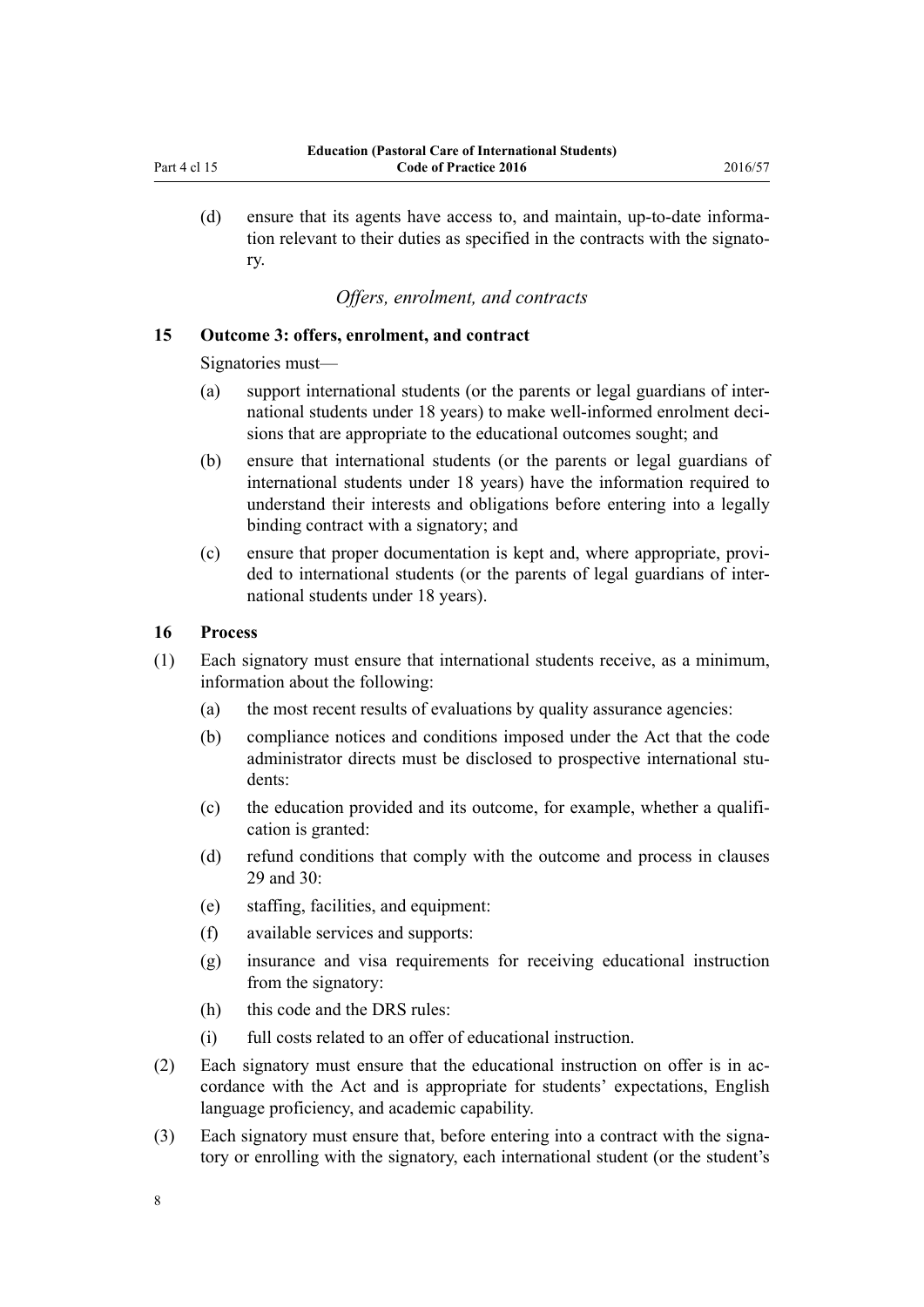<span id="page-8-0"></span>parent or legal guardian, if the student is under 18 years) is informed of the student's rights and obligations in relation to receiving educational instruction from the signatory, including the rights under this code.

- (4) Each signatory must ensure that there is a written contract entered into between the signatory and each international student (or the student's parent or legal guardian, if the student is under 18 years) which includes clear information about the beginning and end dates of enrolment, the conditions for terminating enrolment, and the conditions for terminating the contract.
- (5) Each signatory must ensure that, as far as practicable, while an international student is enrolled with the signatory for educational instruction of 2 weeks' duration or longer, the student has appropriate insurance covering—
	- (a) the student's travel—
		- (i) to and from New Zealand; and
		- (ii) within New Zealand; and
		- (iii) if the travel is part of the course, outside New Zealand; and
	- (b) medical care in New Zealand, including diagnosis, prescription, surgery, and hospitalisation; and
	- (c) repatriation or expatriation of the student as a result of serious illness or injury, including cover of travel costs incurred by family members assisting repatriation or expatriation; and
	- (d) death of the student, including cover of—
		- (i) travel costs of family members to and from New Zealand; and
		- (ii) costs of repatriation or expatriation of the body; and
		- (iii) funeral expenses.
- (6) Each signatory must ensure that, where appropriate, the signatory obtains the written agreement of the parent or legal guardian of an international student under 18 years to decisions affecting the student.

## *Immigration matters*

## **17 Outcome 4: immigration matters**

Signatories must—

- (a) ensure that they do not allow or continue to allow a person to undertake educational instruction if that person is not entitled under the [Immigra](http://prd-lgnz-nlb.prd.pco.net.nz/pdflink.aspx?id=DLM1440300)[tion Act 2009](http://prd-lgnz-nlb.prd.pco.net.nz/pdflink.aspx?id=DLM1440300) to undertake the educational instruction; and
- (b) take reasonable precautions and exercise due diligence in ascertaining whether international students are entitled under the [Immigration Act](http://prd-lgnz-nlb.prd.pco.net.nz/pdflink.aspx?id=DLM1440300) [2009](http://prd-lgnz-nlb.prd.pco.net.nz/pdflink.aspx?id=DLM1440300) to undertake the educational instruction for which they enrol.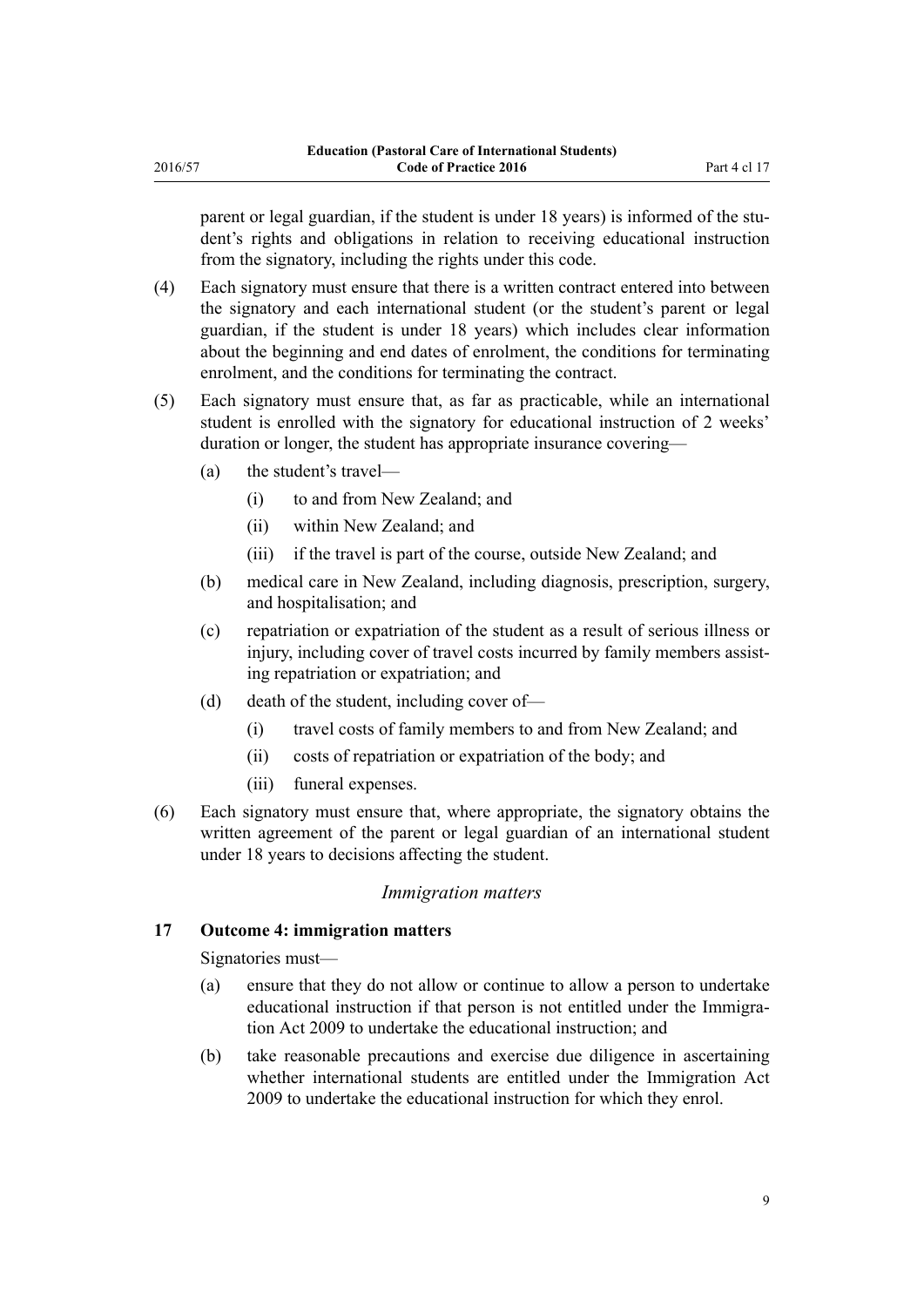### <span id="page-9-0"></span>**18 Process**

Each signatory must—

- (a) ensure that each international student who enrols with the signatory has the necessary immigration status for study in New Zealand; and
- (b) report to Immigration New Zealand known or suspected breaches of visa conditions by international students; and
- (c) notify Immigration New Zealand of terminations of enrolment.

#### *Orientation*

#### **19 Outcome 5: orientation**

Signatories must ensure that international students have the opportunity to participate in a well-designed and age-appropriate programme that provides the information and advice necessary for a student at the outset of his or her educational instruction.

#### **20 Process**

- (1) Each signatory must ensure that its orientation programme—
	- (a) provides each international student with full information and advice on all relevant institutional policies; and
	- (b) provides each international student with full information and advice on the services, support, and facilities that the signatory offers; and
	- (c) provides the names and contact details of designated staff members responsible for international student support; and
	- (d) provides appropriate information relating to health and safety of international students; and
	- (e) provides information about grievance procedures for international students, both internal and external; and
	- (f) provides information about the termination of enrolment.
- (2) For an international student under 18 years, a signatory must ensure, where applicable, that any parent, legal guardian, or residential caregiver of the student who is in New Zealand and accompanying the student has access to the orientation information or programme that has been provided to the student.

#### *Safety and well-being*

#### **21 Outcome 6: safety and well-being**

Signatories must—

- (a) provide a safe study environment for international students; and
- (b) provide adequate support for the well-being of their international students; and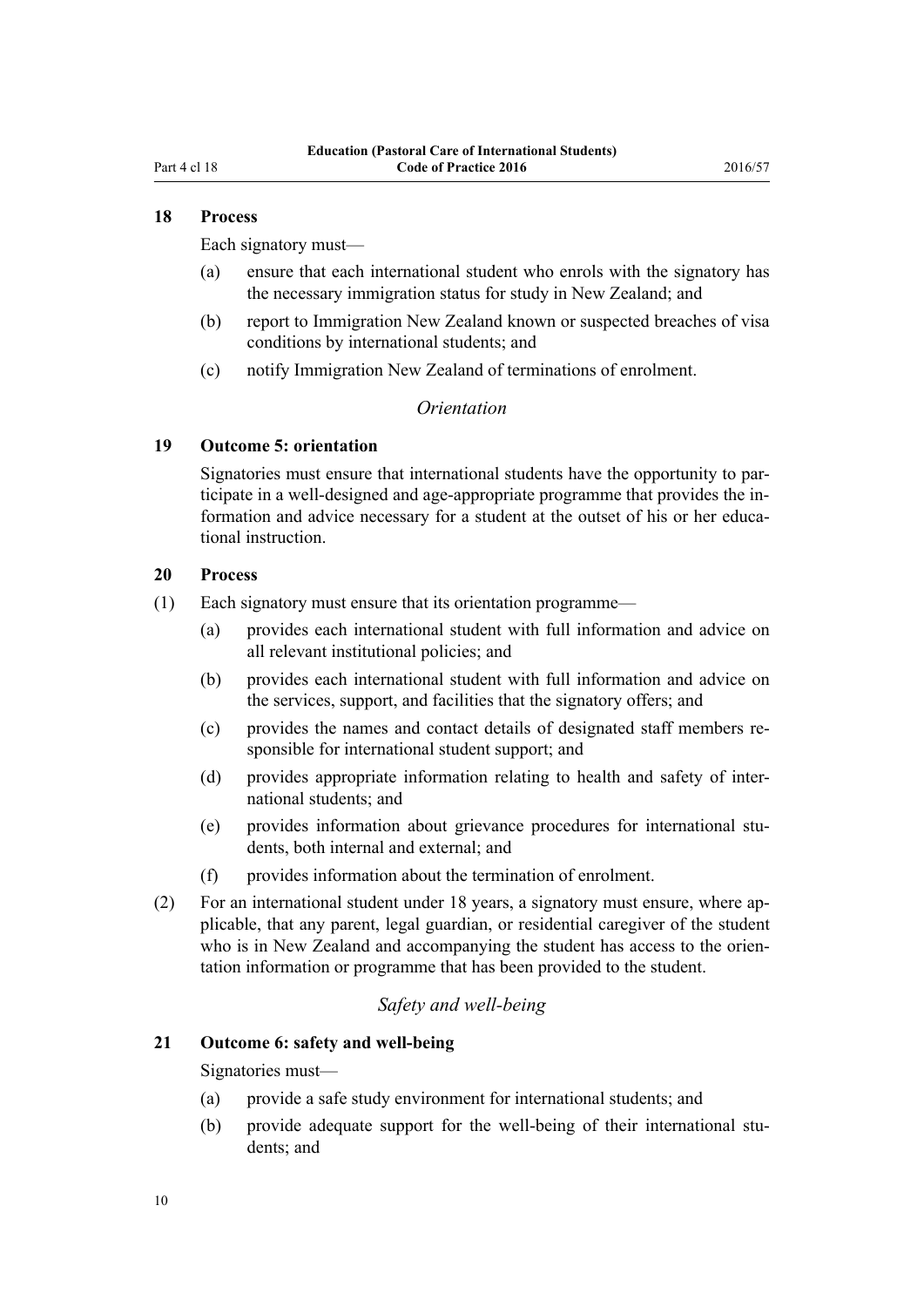<span id="page-10-0"></span>(c) as far as practicable, ensure that international students live in a safe environment.

### **22 Process: general**

Each signatory must—

- (a) respond fairly and effectively to instances of inappropriate behaviour by, or impacting on, an international student; and
- (b) develop and maintain polices for managing inappropriate behaviour that are communicated to staff and students and effectively implemented; and
- (c) advise international students on how to—
	- (i) report and address health and safety issues (for both on campus and off campus activities); and
	- (ii) respond to an emergency (for both on campus and off campus activities); and
	- (iii) access health and counselling services; and
	- (iv) engage with relevant government agencies such as the New Zealand Police and Child, Youth and Family; and
- (d) have up-to-date contact details for each international student and his or her next of kin; and
- (e) ensure that at all times (24 hours a day, 7 days a week) there is at least 1 staff member available to be contacted by an international student in an emergency.

## **23 Process: international students under 18 years**

- (1) In relation to international students under 18 years, each signatory must—
	- (a) not enrol an international student 10 years or older but under 18 years who does not live with a parent or legal guardian unless—
		- (i) the student is in a properly supervised group of students whose educational instruction is not for more than 3 months; or
		- (ii) the student is in the care of a residential caregiver; and
	- (b) have up-to-date contact details for the students' parents, legal guardians, and residential caregivers; and
	- (c) maintain effective communications with the parents, legal guardians, or residential caregivers of students concerning their well-being and progress in study; and
	- (d) ensure that at least 1 staff member is designated to proactively monitor and address any concerns about international students under 18 years; and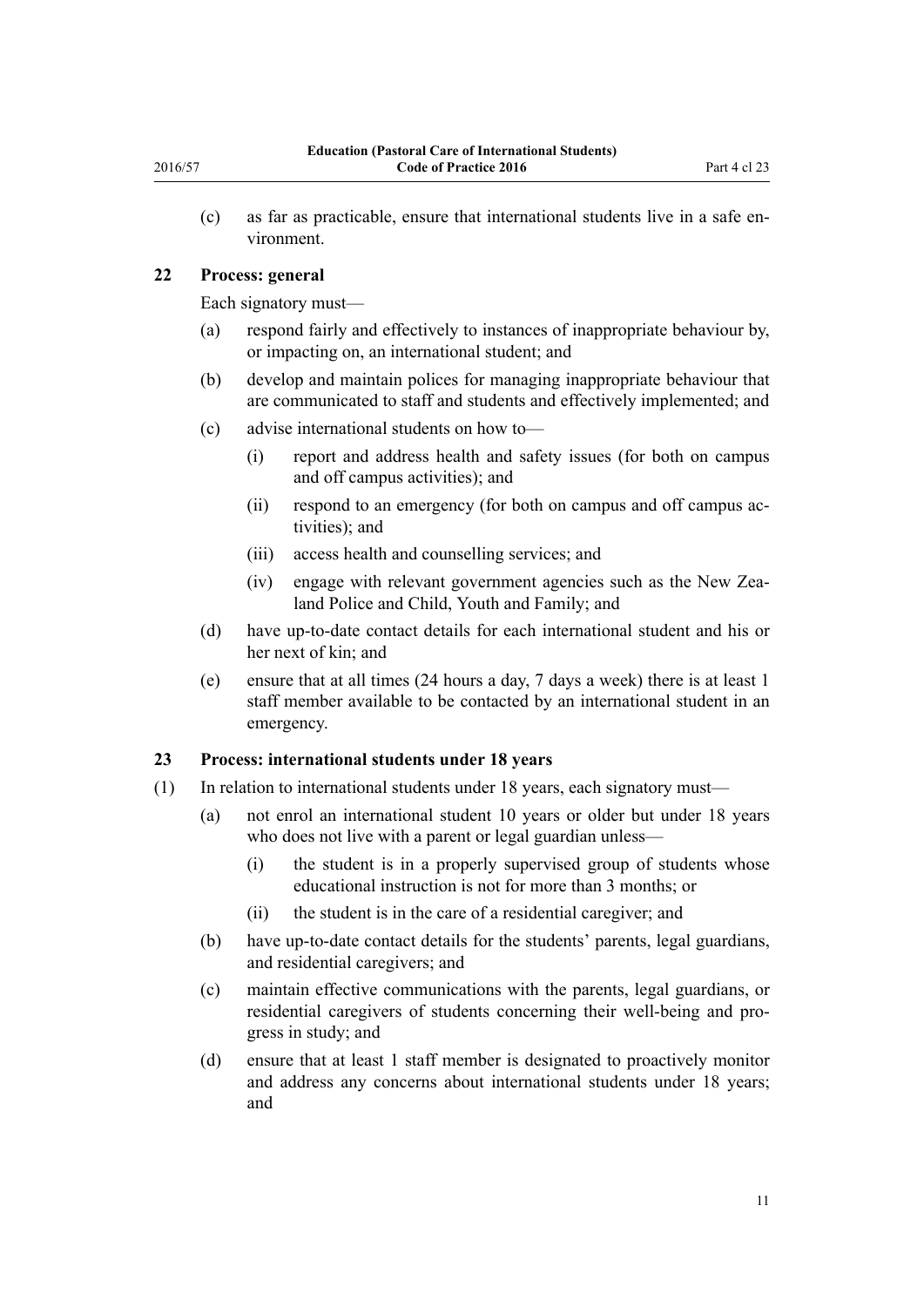- <span id="page-11-0"></span>(e) ensure that it receives written confirmation from a parent or legal guardian regarding the plan for handing over the care of an international student after the student's enrolment with the signatory ends.
- (2) This clause applies in addition to the requirements in [clause 22.](#page-10-0)

### **24 Process: international students under 10 years**

- (1) Each signatory must ensure that its international students under 10 years live with a parent or legal guardian, unless they are accommodated in a school hostel.
- (2) This clause applies in addition to the requirements set out in [clauses 22](#page-10-0) and [23](#page-10-0).

## **25 Process: international students at risk or with special needs**

- (1) Each signatory must ensure that—
	- (a) appropriate measures are put in place to address the needs and issues of international students at risk or with special needs; and
	- (b) the parent or legal guardian of a student under 18 years or the next of kin of a student 18 years or over is aware of any situation where the student is at risk or has special needs; and
	- (c) where appropriate and in compliance with the principles of the [Privacy](http://prd-lgnz-nlb.prd.pco.net.nz/pdflink.aspx?id=DLM296638) [Act 1993,](http://prd-lgnz-nlb.prd.pco.net.nz/pdflink.aspx?id=DLM296638) issues relating to the students are reported to relevant agencies such as the New Zealand Police and Child, Youth and Family, and to the code administrator.
- (2) A student is at risk if the signatory has reasonable grounds to believe that there is a serious issue relating to the student's health, safety, or well-being, including, for example, —
	- (a) the student is unable to adequately protect himself or herself against significant harm or exploitation:
	- (b) the student is unable to adequately safeguard his or her personal welfare.
- (3) A student with special needs includes a student who—
	- (a) experiences a physical, sensory, cognitive, psychosocial, or behavioural difficulty, or a combination of these, and that difficulty or those difficulties affect his or her ability to participate, learn, and achieve; or
	- (b) requires the provision of adapted programmes or learning environments, or specialised equipment or materials to support him or her to access the curriculum, participate, learn, and achieve.
- (4) This clause applies in addition to the requirements set out in [clauses 22,](#page-10-0) [23](#page-10-0) and 24.

## **26 Process: accommodation**

(1) In relation to an international student under 18 years who is in the care of a residential caregiver, the signatory must—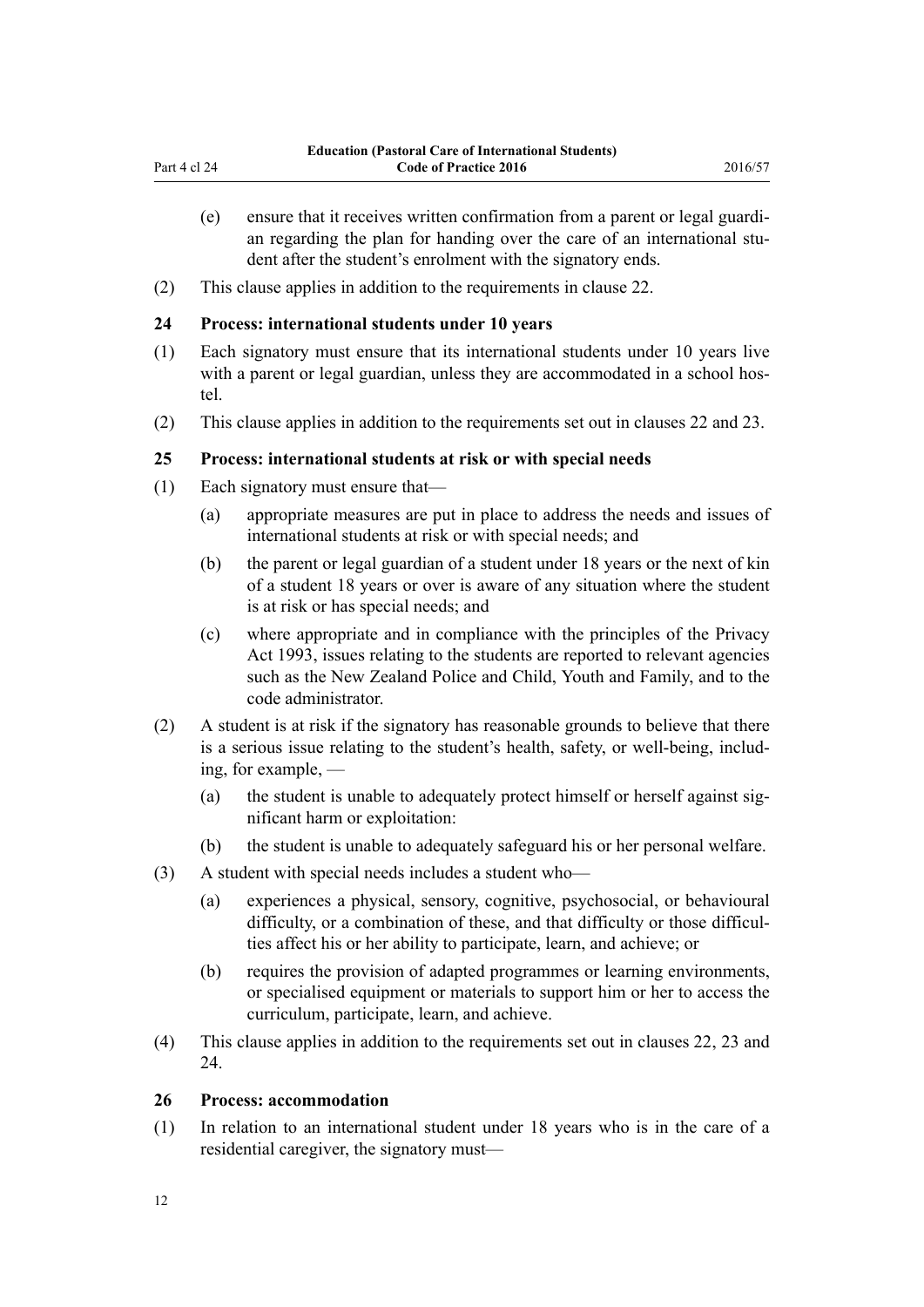- (a) ensure that the student's accommodation is safe, is in acceptable condition, and meets all regulatory and legislative requirements; and
- (b) ensure that an appropriate safety check has been completed for a residential caregiver; and
- (c) maintain effective communication with the student and his or her parent or legal guardian when accommodation issues arise, and must take responsibility for addressing those issues, including reporting them to relevant authorities and moving students to appropriate accommodation; and
- (d) conduct sufficient student interviews and home visits to monitor and review the quality of residential care, taking into consideration the age of the student, the length of the stay, and other relevant factors; and
- (e) ensure that the parent or legal guardian of the student has provided written agreement that the designated caregiver will be subject to the signatory's approval and that the signatory is not responsible for the student's care when the student is in the custody of the designated caregiver; and
- (f) ensure that there is appropriate separation of international students from students of different ages in the accommodation; and
- (g) ensure that the student is appropriately supervised in the accommodation.
- (2) In relation to an international student 18 years or over who lives in accommodation provided or arranged by a signatory, the signatory must—
	- (a) ensure that the student's accommodation is safe, is in acceptable condition, and meets all regulatory and legislative requirements; and
	- (b) maintain effective communication with the student when accommodation issues arise, and must take responsibility for addressing those issues, including reporting them to relevant authorities.
- (3) In relation to an international student 18 years or over who arranges accommodation for himself or herself, the signatory must ensure that the student is directed to relevant advice and information that will enable the student to understand his or her rights and obligations as a tenant in New Zealand.
- (4) In this clause, **accommodation issues** includes issues of health and well-being arising from a student's accommodation or connected with it.

*Student support, advice, and services*

## **27 Outcome 7: student support, advice, and services**

Signatories must ensure that international students are fully informed about relevant advice and services to support their educational outcomes.

## **28 Process**

<span id="page-12-0"></span>2016/57

Each signatory must—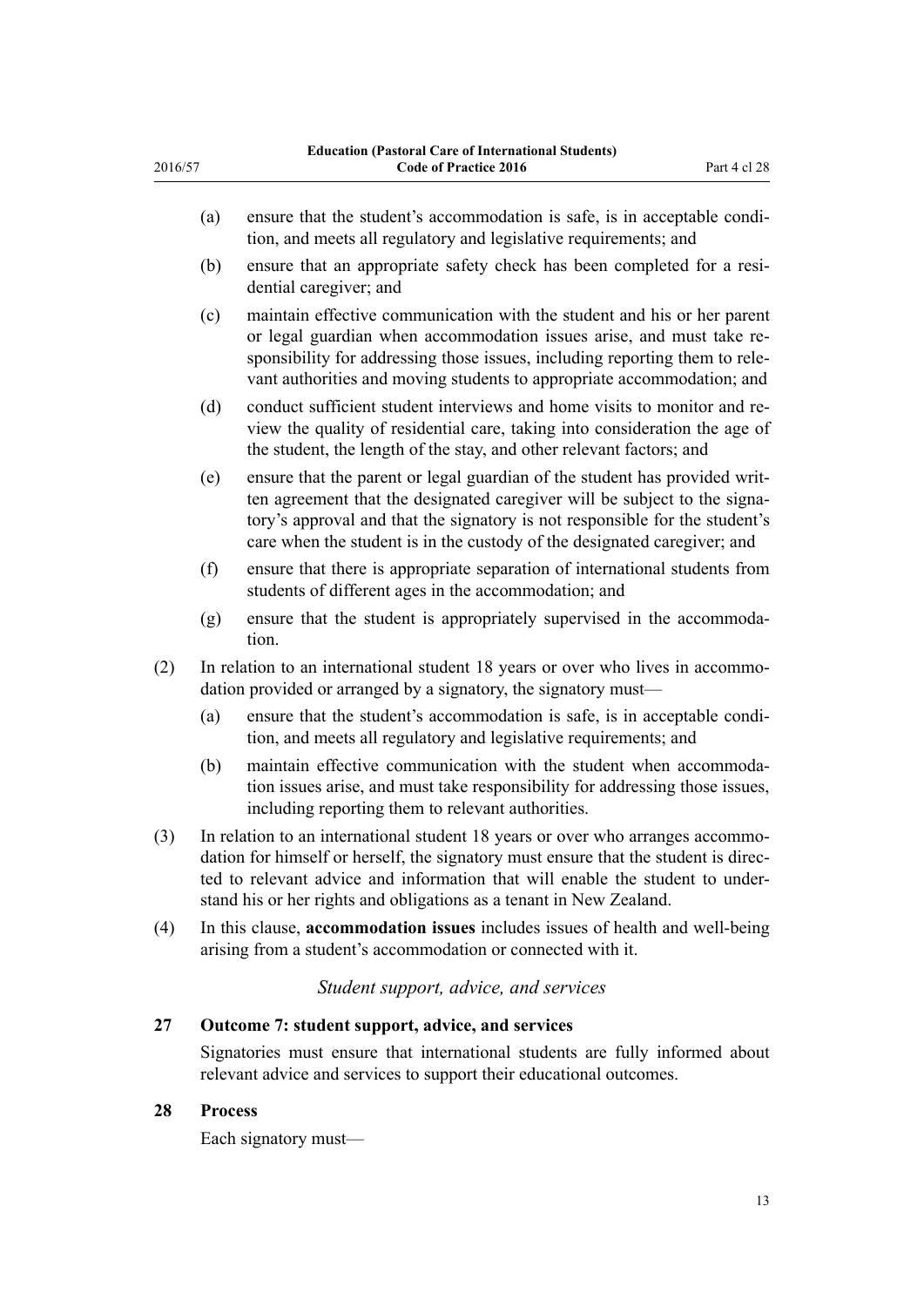- <span id="page-13-0"></span>(a) ensure that information and advice provided by the signatory to international students is accurate, age-appropriate, and up to date; and
- (b) provide its international students with information about their legal rights and obligations and, where possible, the possible risks when students receive or accept advice or services; and
- (c) provide its international students with information and advice on—
	- (i) how to effectively interact with persons from different cultural backgrounds; and
	- (ii) the cultural and community support available to them; and
- (d) ensure that its international students are provided with information and advice on pathways for further study or career development, where appropriate; and
- (e) ensure that, where applicable, its international students have access to information and advice on—
	- (i) minimum wages and labour conditions in New Zealand; and
	- (ii) maximum hours of work permitted under visa conditions.

#### *Managing withdrawal and closure*

#### **29 Outcome 8: managing withdrawal and closure**

Signatories must ensure that the fees paid by international students for educational instruction in New Zealand are secure and protected in the event of student withdrawal or the ending of educational instruction or the closure of a signatory.

#### **30 Process**

- (1) Each signatory must ensure that—
	- (a) its refund policies are reasonable and in accordance with legal requirements; and
	- (b) it provides its international students (or the parents or legal guardians of international students under 18 years) with sufficient information to understand their rights and obligations under those refund policies.
- (2) A refund policy must include refund conditions for the following situations:
	- (a) failure by a student to obtain a study visa:
	- (b) voluntary withdrawal by a student:
	- (c) the signatory ceasing to provide a course of educational instruction as contracted with a student, whether it stops of its own accord or as required by an education quality assurance agency:
	- (d) the signatory ceasing to be a signatory:
	- (e) the signatory ceasing to be a provider.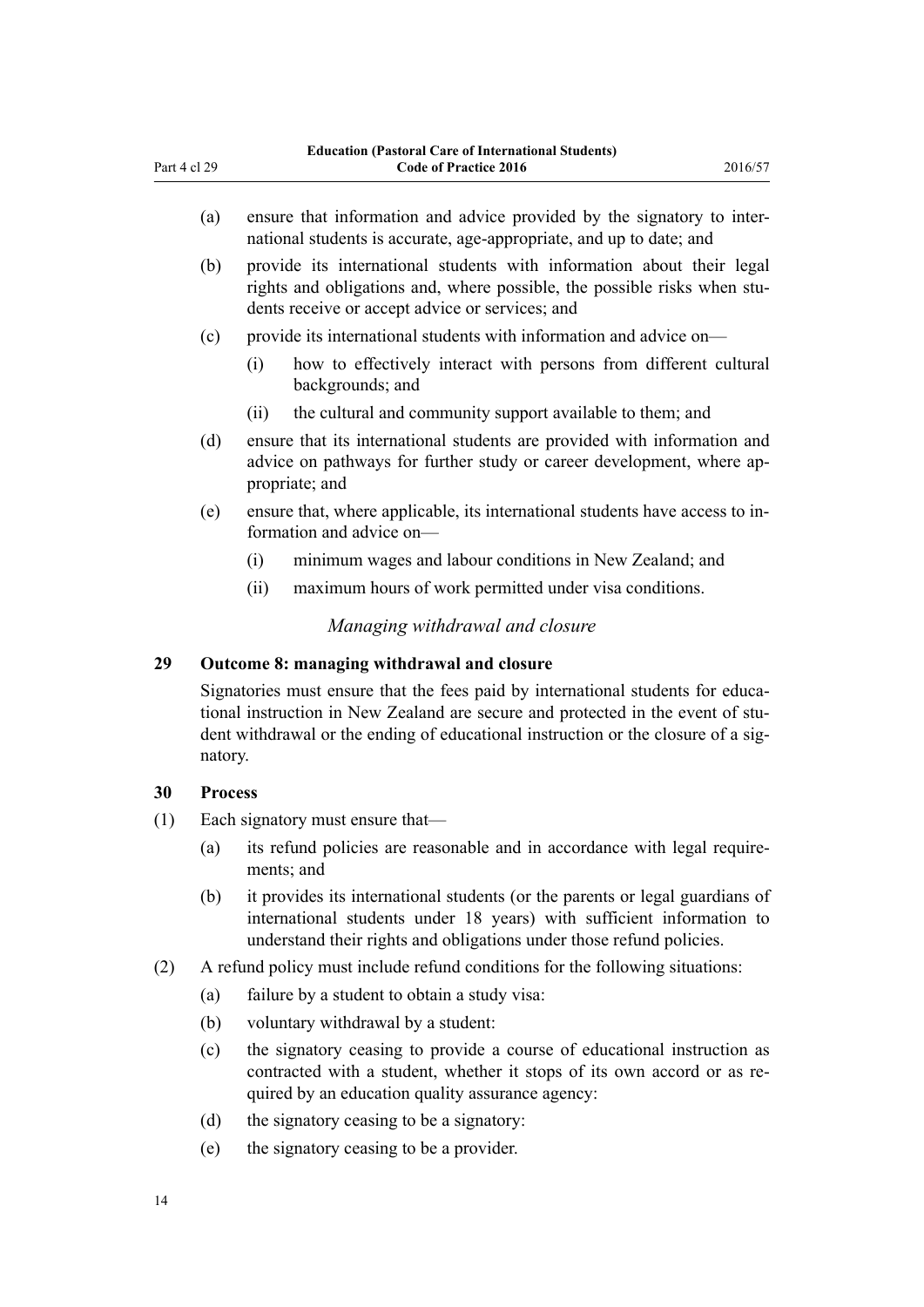- <span id="page-14-0"></span>(3) In the situation in subclause  $(2)(c)$  or (d), the signatory must deal with fees paid for services not delivered or the unused portion of fees paid as follows:
	- (a) refund the amount in question to the student (or the student's parent or legal guardian); or
	- (b) if directed by the student or the code administrator or the agency responsible for fee protection mechanisms, transfer the amount to another signatory as agreed with the student (or the student's parent or legal guardian).

## *Grievance procedures*

#### **31 Outcome 9: dealing with grievances**

Signatories must ensure that all international students have access to proper and fair procedures for dealing with grievances.

### **32 Process**

- (1) Each signatory must ensure that—
	- (a) it has an effective internal process for addressing grievances by its international students; and
	- (b) its international students are informed about that process.
- (2) Each signatory must advise its international students—
	- (a) of the availability of recourse to the code administrator or DRS or any other relevant authority if a student cannot access the internal grievance process or is dissatisfied with the outcome or experience of using that process; and
	- (b) how to make a complaint to the code administrator or to seek resolution of a financial dispute under the DRS.

*Compliance with International Student Contract Dispute Resolution Scheme*

## **33 Outcome 10: compliance with International Student Contract Dispute Resolution Scheme**

Signatories must comply with the DRS rules.

#### **34 Process**

- (1) Each signatory must ensure that it is familiar with the DRS rules and ensure compliance with those rules in a dispute to which it is a party.
- (2) Failure to comply with the DRS rules is a breach of this code and may trigger sanctions by the code administrator.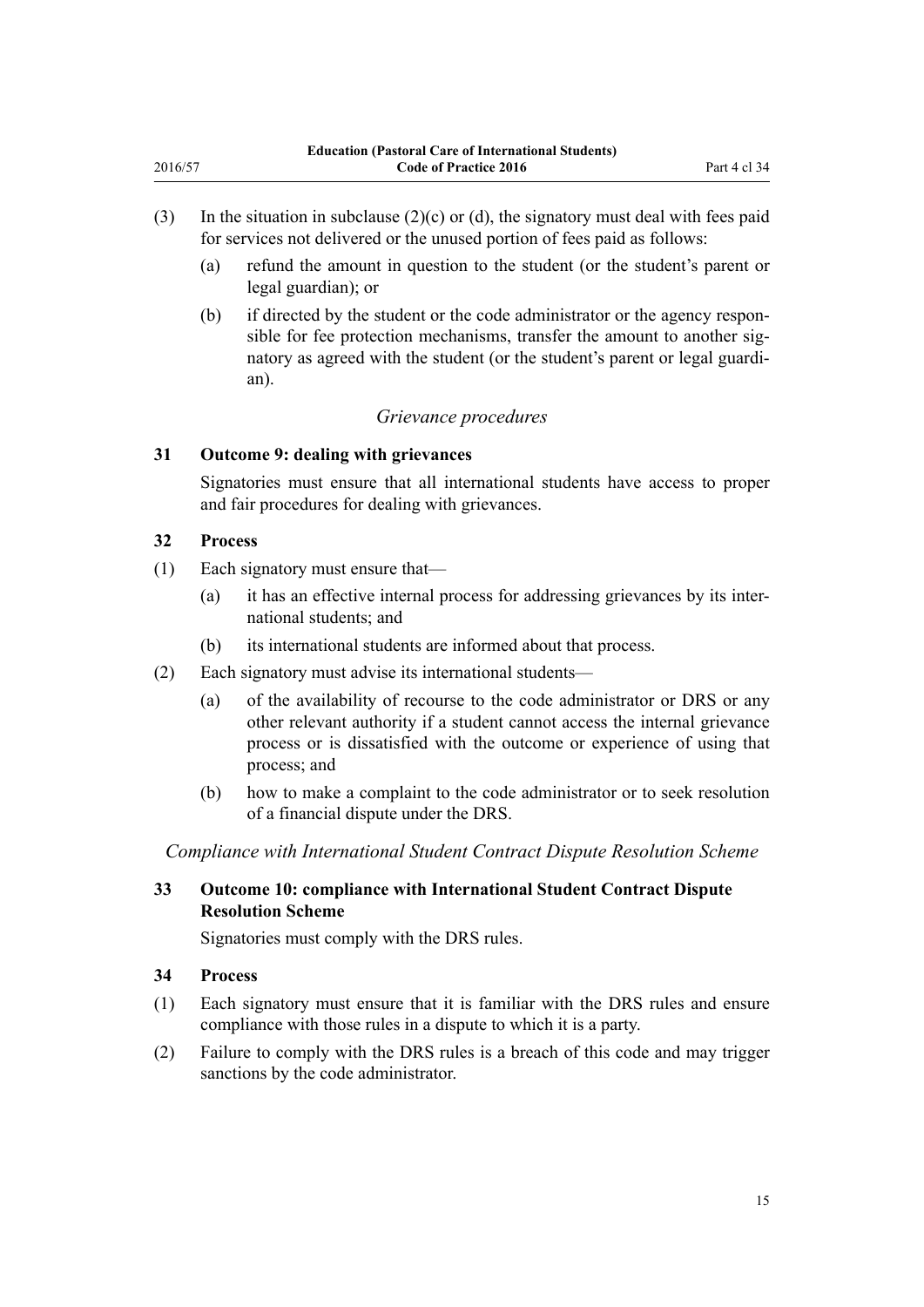## **Part 5 Breaches of code**

#### <span id="page-15-0"></span>**35 Reporting breach of code**

- (1) Any person may—
	- (a) complain to the code administrator that the code has been breached; or
	- (b) refer any issue relating to an alleged breach of the code to the administrator.
- (2) The code administrator—
	- (a) must publish its processes for receiving and dealing with a complaint or referral; and
	- (b) may prescribe forms for use in making a complaint or referral.

#### **36 Code administrator's response to complaint or referral**

- (1) On receiving a complaint or referral under clause 35, the code administrator must decide whether the complaint or referral appears to involve a breach of the code warranting further investigation.
- (2) If the code administrator decides that further investigation is warranted, it must—
	- (a) make a record of, and investigate the alleged breach; and
	- (b) notify the person who made the complaint or referral of the decision to investigate.
- (3) If the code administrator decides that further investigation is not warranted, it must consider the following options and act accordingly:
	- (a) refer the complaint or referral to another agency:
	- (b) deal with the complaint or referral informally:
	- (c) terminate the complaint or referral.
- (4) In investigating a complaint or referral, the code administrator may assist the person making the complaint or referral (or refer that person to assistance) if assistance is necessary for facilitating the investigation (for example, assistance to overcome a language barrier).

#### **37 Monitoring compliance with code**

- (1) Each signatory must undertake and document self-reviews (at the frequency specified by the code administrator) of its performance against the required outcomes and processes set out in this code.
- (2) The code administrator must monitor each signatory's performance against the required outcomes and processes by scrutinising the signatory's self-review reports and any other information that the code administrator considers appropriate.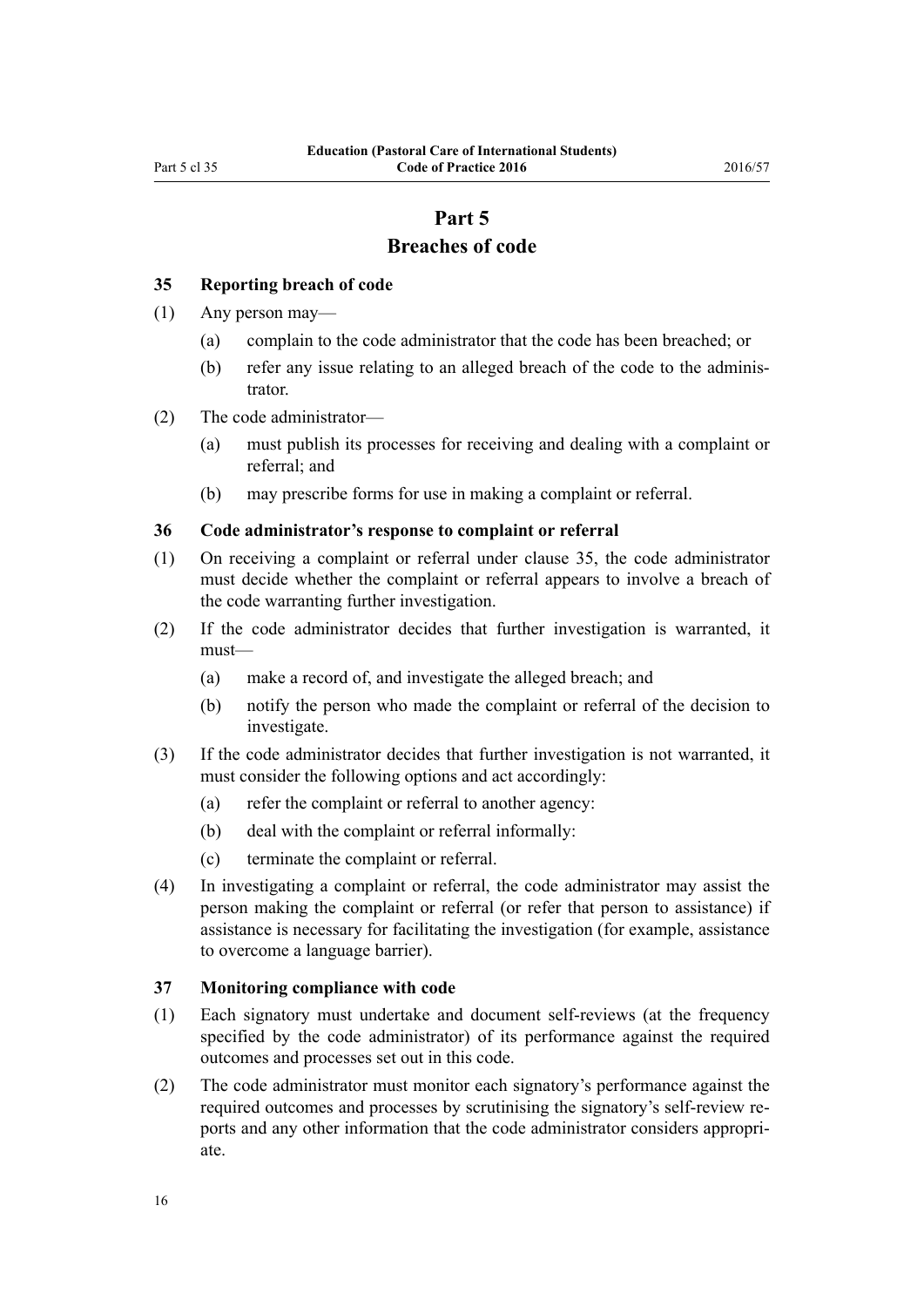- <span id="page-16-0"></span>(3) The code administrator may investigate the performance of a signatory if it is concerned that the signatory does not comply, or is at risk of not complying, with this code.
- (4) An investigation—
	- (a) may be undertaken either on the code administrator's own initiative or as a result of information provided to it, including a complaint or report of a breach of this code; and
	- (b) may include (but is not limited to) the following steps by the code administrator, subject to the consent of the signatory to each of these steps:
		- (i) making a site visit:
		- (ii) inspecting and obtaining relevant documents held by the signatory:
		- (iii) interviewing staff and students as appropriate.
- (5) A signatory must comply with reasonable requests by the code administrator in the course of an investigation for access to documents, staff, and students.
- (6) The code administrator may,—
	- (a) if practicable and appropriate, consult and share information with education quality assurance agencies and relevant government agencies for the purpose of agreeing interventions for the improvement of the code or compliance with it; and
	- (b) receive and consider information provided by education quality assurance agencies and relevant government agencies for the same purpose.

## **38 Sanctions for breach of code**

The code administrator may impose a sanction for breach of this code in accordance with [section 238G](http://prd-lgnz-nlb.prd.pco.net.nz/pdflink.aspx?id=DLM185929) of the Act.

## **Part 6 Code administrator**

#### **39 Reporting and publishing obligations**

- (1) The code administrator must include in its annual report a report on its activities in administering this code.
- (2) If the code administrator in the course of investigation finds any systemic issue related to education quality or a serious breach of this code, the code administrator must report that issue or breach to education quality assurance agencies and any relevant government agency.
- (3) The code administrator may, for the limited purposes set out in subclause (4), disseminate or otherwise publish a summary of the investigation and outcome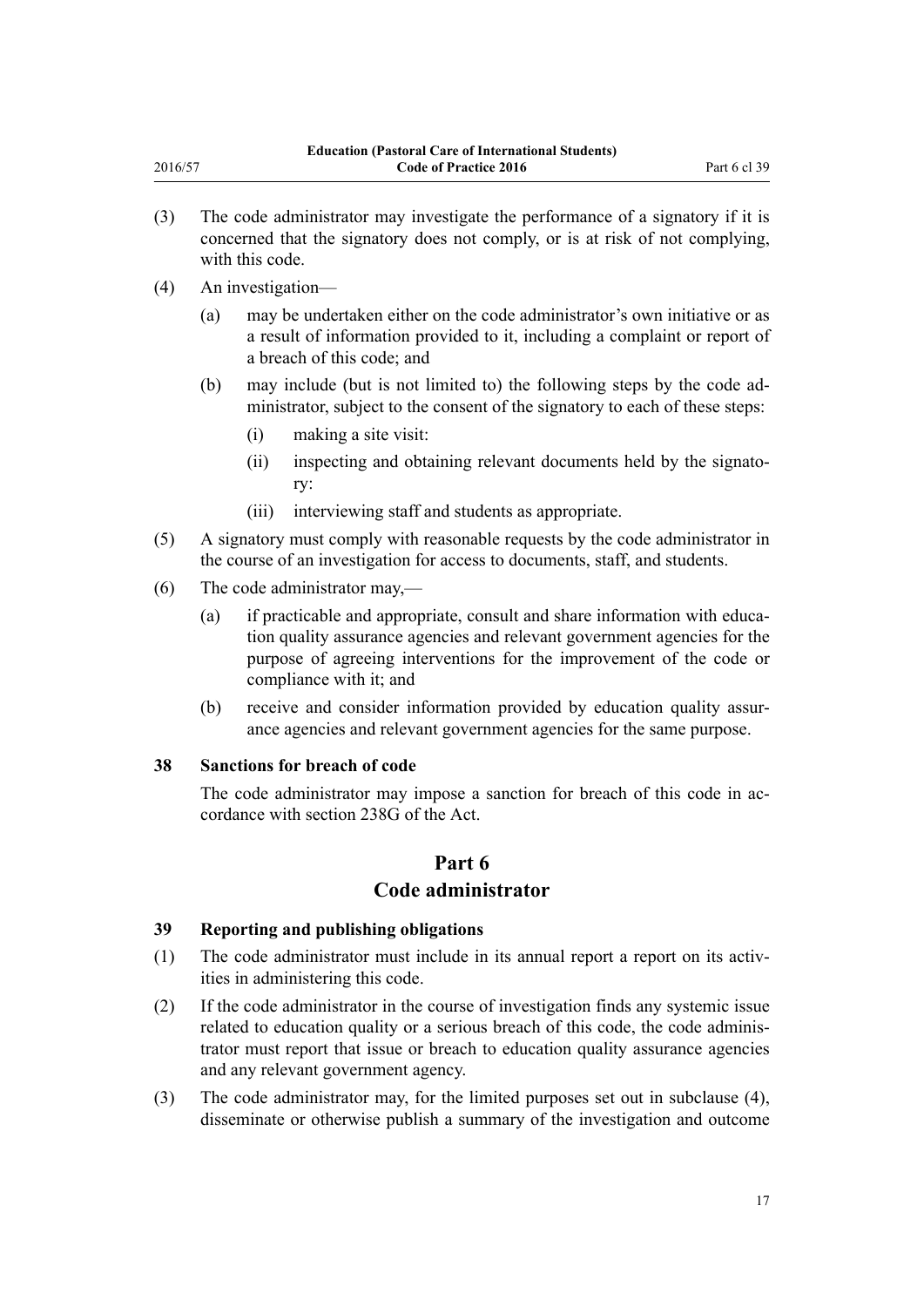<span id="page-17-0"></span>of a breach of this code, subject to appropriate safeguards and redactions for protection of privacy.

- (4) The purposes referred to in subclause (3) are—
	- (a) keeping education providers, students, and other educational interest groups informed; and
	- (b) demonstrating the process of investigation and decision making under this code.
- (5) The code administrator must take reasonable steps to publicise this code to education providers and to international students.

#### **40 Disclosure of conditions and compliance notices**

The code administrator may decide that certain conditions imposed and compliance notices issued under [Part 18A](http://prd-lgnz-nlb.prd.pco.net.nz/pdflink.aspx?id=DLM185904) of the Act must be disclosed to prospective international students.

Dated at Wellington this 2nd day of March 2016.

Hon Steven Joyce, Minister for Tertiary Education, Skills and Employment.

## **Explanatory note**

*This note is not part of the code, but is intended to indicate its general effect.*

This code of practice, which comes into force on 1 July 2016, provides a framework for the pastoral care of international students. This code is published by the Minister for Tertiary Education, Skills and Employment in accordance with [Part 18A](http://prd-lgnz-nlb.prd.pco.net.nz/pdflink.aspx?id=DLM185904) of the Education Act 1989.

The code imposes requirements on the code administrator and providers of educational instruction to international students that are signatories to the code (**signatories**). The requirements on the code administrator include those relating to receiving and assessing applications from providers seeking to become signatories to the code and publishing an annual report.

The requirements on signatories relate to—

- marketing and promotion to prospective international students; and
- managing and monitoring the agents acting on behalf of the signatories; and
- supporting international students to make informed decisions regarding offers, enrolment and entering into contracts with signatories; and
- ensuring adherence to the [Immigration Act 2009;](http://prd-lgnz-nlb.prd.pco.net.nz/pdflink.aspx?id=DLM1440300) and